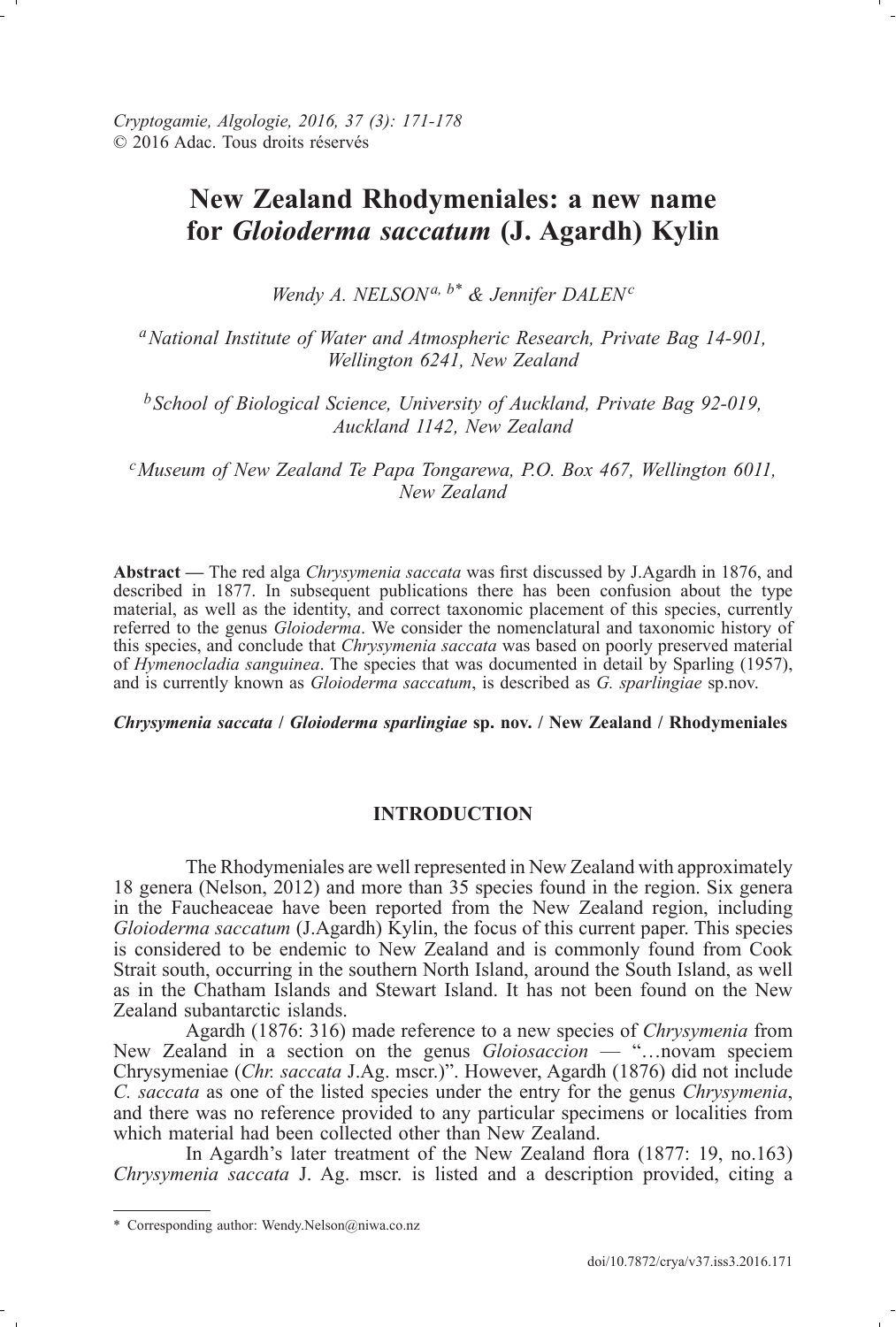Berggren collection from Bluff ("Bluff: Berggren!"). Agardh (1899: 89) also discusses *Chrysymenia saccata*, but in this publication only cites Berggren material from Warrington ("Hab. ad Warrington, Otago, pauca Specimina a Berggren lecta descripsi"). De Toni (1900: 547) transferred *Chrysymenia saccata* to *Bindera* (now *Webervanbossea*) based on the specimen from Bluff. Later, De Toni (1924: 303) accepted *C. saccata* and, although referring to Agardh's papers (1876, 1877, 1899), he cited the locality as "ad "Bluff" (Berggren) nec non as "Warrington" Otago", thus recognising the type status of the material from Bluff.

In a monograph of the Rhodymeniales, Kylin (1931:7) transferred *Chrysymenia saccata* to *Gloioderma* based on the structure of the thallus and the cystocarp. He stated he was unable to find the "Original exemplare dieser Art". He examined the material collected by Berggren from Warrington, and commented that the thallus was solid, not saccate. Kylin (1931) in making the new combination, *Gloioderma saccatum* (J.Agardh) Kylin, listed both Agardh's 1876 and 1899 publications in the synonymy, but did not include reference to the 1877 treatment. He stated "Original exemplare von Warrington, Otago, New Zealand" providing an illustration of part of this Berggren specimen (Kylin: pl. 2, Fig. 4), two central fronds of Hb. Agardh #26599, thus not following De Toni's understanding of the type material.

Sparling (1957) provided the first detailed study of the anatomy and reproduction of *Gloioderma saccatum*, based on specimens collected from Eastbourne Wellington, and she also described the obligate parasite *Gloiocolax novae-zelandiae* (Sparling, 1957: 335)*.* Sparling traced the nomenclatural history of *Gloioderma saccatum* as well as the uncertainty about the type specimen, and the fact that Kylin had been unable to locate the Bluff material on which the 1877 account had been based. She stated "Clearly until the original specimen from Bluff is found and it is studied it cannot be determined whether two species were concerned in J. Agardh's description of *G*. (sic) *saccata*." The current understanding of this taxon in New Zealand is based on Sparling's anatomical and morphological investigations.

Norris (1991) considered *Gloioderma* (Agardh, 1851) to be a heterotypic synonym of *Gloiocladia* (Agardh, 1842) and transferred species in this genus either to *Gloiocladia* if they had tetrasporangia evenly dispersed (as in the case of *G.saccatum*) or accumulated in slightly raised sori, or to *Fauchea* if the tetrasporangia were in raised nemathecia.Although Norris(1991: 592) made the formal combination, *Gloiocladia saccata* (J. Agardh) Norris, this transfer was not accepted by some subsequent workers (e.g. Adams 1994). Norris differed from Kylin in citing Agardh (1877) as the date of publication of the basionym of this taxon, that is, when the combinations *Gloioderma saccatum* and *Gloiocladia saccata* were made the respective authors cited different type material.

In this paper we consider the nomenclatural and taxonomic history of the New Zealand species, currently referred to as *Gloioderma saccatum*, report on our examination of specimens collected by Berggren that are housed in the Agardh Herbarium (LD) and cited by Agardh, and compare our findings with recently collected specimens identified as *G. saccatum* in the light of recent work on members of the Faucheaceae (e.g. Saunders *et al.*, 1999; Sanchez & Rodriquez-Prieto, 2005; Dalen & Saunders, 2007; Rodriquez-Prieto *et al*., 2007; Le Gall *et al.*, 2008; Sanchez *et al*., 2010; Filloramo & Saunders, 2015, 2016).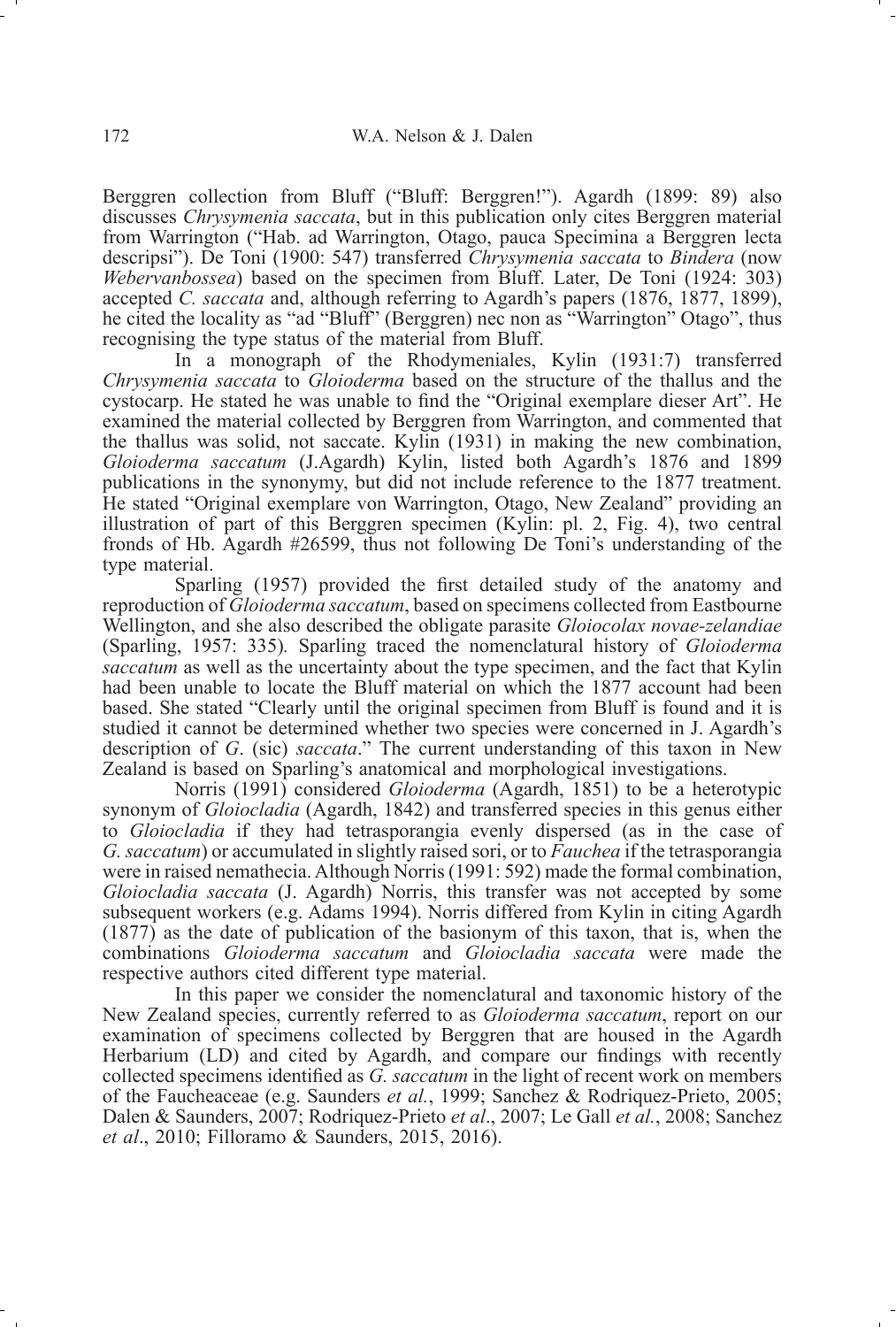

Figs 1-4. Type material of *Chrysymenia saccata* J. Agardh, LD26192-94, Berggren 1874.

# **MAteRIAls ANd Methods**

Specimens of *Chyrysymenia saccata* collected by Berggren and annotated by J. Agardh were borrowed from LD, sectioned and compared with specimens housed in WELT. Specimens of *Gloioderma saccatum* lodged in CHR that are duplicates of specimens studied by Sparling (1957) were borrowed and examined. (Herbarium abbreviations — Thiers, 2016).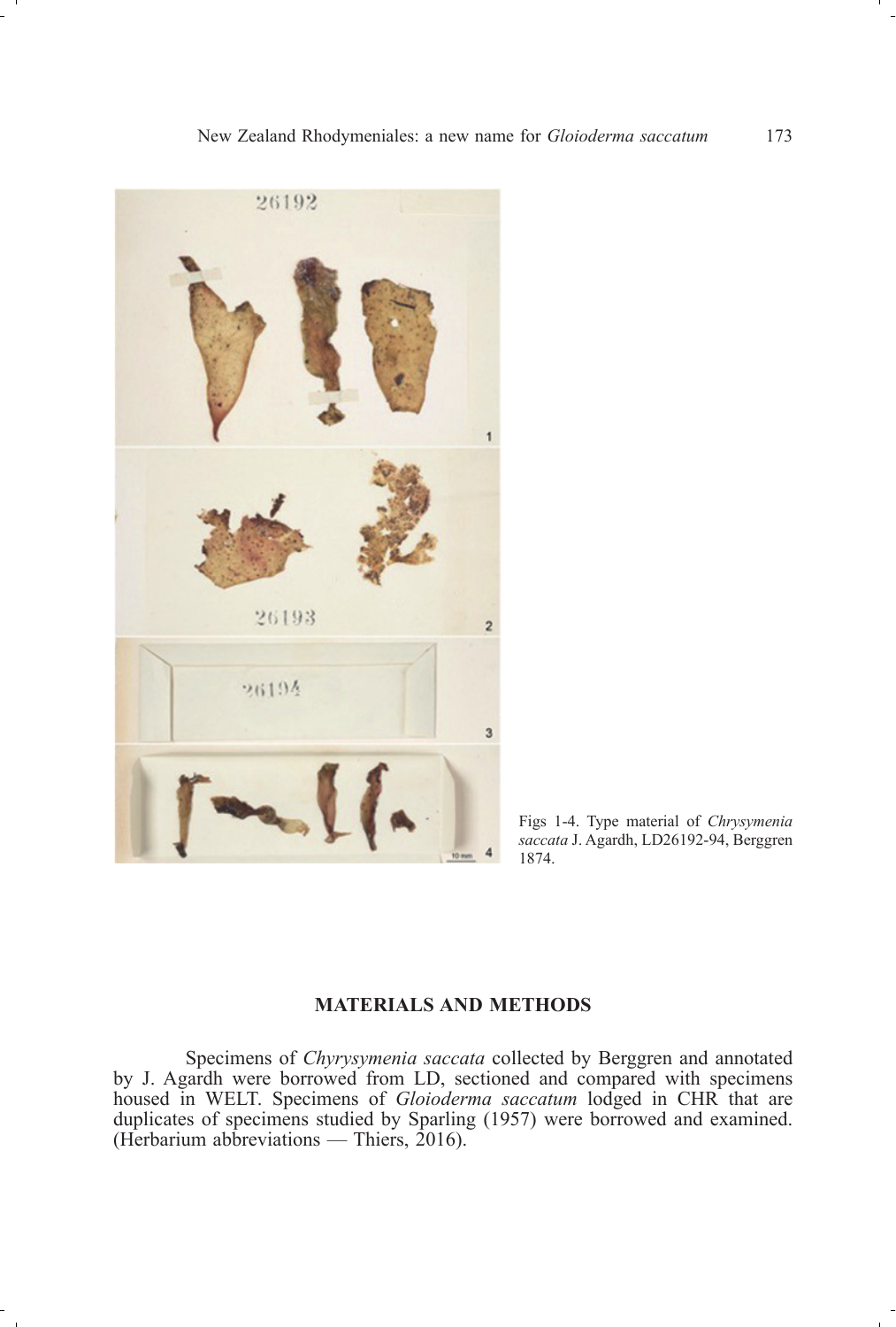#### **Results**

#### **examination of specimens**

The following observations were made on specimens within the Agardh collections at LD:

LD26192-94: Bluff, Berggren. (Figures 1-4) This material consists of three separate cards of specimens. The specimens are unbranched or fragments of thalli. When sectioned the material was found to be *Hymenocladia sanguinea* (Harv.) Sparling, based on the arrangement of medullary cells and cortical filaments. In some specimens the medullary cells had broken down giving the thallus a saccate appearance, and the condition of some of the individual specimens suggested that they were in a deteriorated state when originally pressed. Cystocarps referred to by De Toni (1924) were found on specimen LD26193 (Fig. 2).

LD26594-99a: Warrington, Berggren. This herbarium material includes text written by Agardh, and four numbered sheets that were found to be a mixture of several species:  $LD26594-5$  — text;  $LD26596$  — mixed but predominantly *Gloioderma*; LD26597 — *Webervanbossea tasmanensis* Womersley; LD26598 mixed material; LD26599 — *Gloioderma*.

There is no information about the date of collection on the Berggren specimens. Berggren visited New Zealand in 1874-1875 supported by both the Royal Academy of Sweden and the New Zealand Government and his collections of marine algae were given to J.G. Agardh in Lund (Nelson *et al*., 1998). Although the specimens are not dated, based on information from Berggren's diaries (Bagnall, 1970), he travelled to Dunedin and Invercargill between March and June 1874, and it is in this period that specimens from both Bluff and Warrington would have been collected.

Observations on material housed in New Zealand herbaria:

CHR: CHR 64553, Eastbourne, Wellington, drift, N.M.Adams, 20 March 1949; also duplicate material CHR 64554 and CHR 64547, G.F. Papenfuss, 20 March 1949. Duplicate material from this collection event (with collectors L.B. Moore, N.M. Adams and G.F. Papenfuss), is also housed at the University of California Berkeley, and cited and illustrated in Sparling as UC920751 (pl. 48) and UC920752 (Figs 1 and 2, pl. 49b).

WELT: collections of *Gloioderma saccatum* from the southern North Island, Chatham, South, and Stewart Islands were examined and found to be consistent with the species treated by Sparling (1957) as *G. saccatum*.

Material identified as *G. saccatum* from both CHR and WELT differed from the Berggren specimens of *Chrysymenia saccata* from Bluff in terms of the width of thalli, branching, as well as the internal anatomy, and the position of cystocarps (marginal surrounded by crown-like proliferations in the WELT material, compared with hemispherical cystocarps scattered in the thallus e.g. Fig. 2, LD26193). Collections from the northern North Island and the Three Kings Islands differed from specimens collected in the south identified as *Gloioderma saccatum.* These northern collections have been provisionally associated with the genus *Gloiodermatopsis* established by Lindauer (1949), although this genus remains poorly characterised.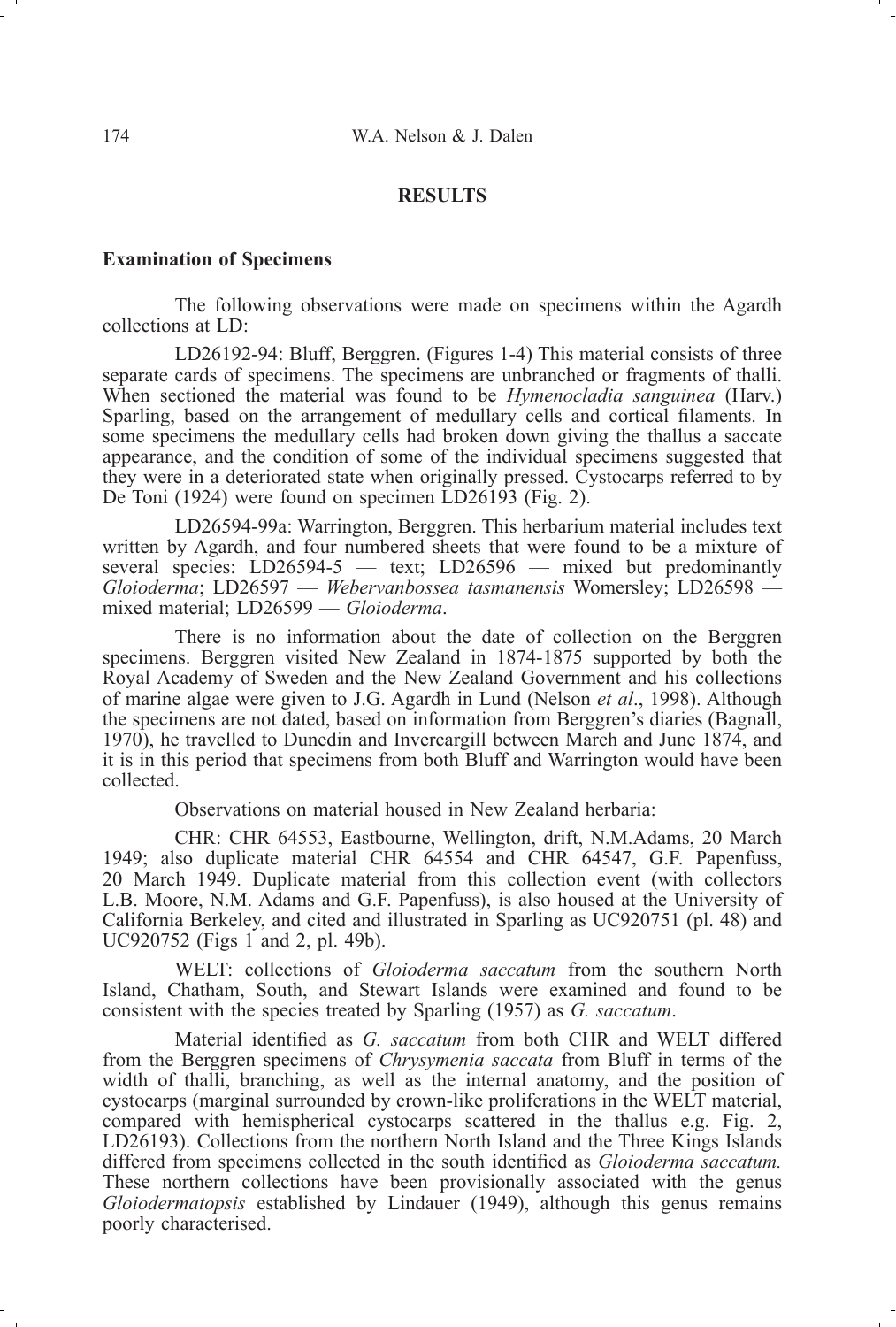#### **dIscussIoN**

The reason the epithet '*saccata'* was selected by Agardh for New Zealand *Gloioderma* has been unclear until this investigation. When Agardh first referred to this species (Agardh, 1876) it was within the section *Gloiosaccion*, a genus of saccate species. In 1877, when Agardh described *Chrysymenia saccata*, he referred to the saccate nature of the specimens from Bluff, and noted "speciminibus facillime dissolutis et vix praeprandis<sup>3</sup>. The material cited by Agardh ( $1877$ ) has been shown here to be poorly preserved material of *Hymenocladia sanguinea*, a species that is not normally saccate but appears hollow when material deteriorates and the medulla breaks down.

We have established that there is a need for a new name for the species that was documented in detail by Sparling, and is currently known as *Gloioderma saccatum*, a species that is easily distinguished and widely distributed in New Zealand*.* Although there has been confusion about the type material to which the epithet *saccata* belongs, the material from Bluff cited by Agardh (1877) is not the species treated by Sparling.

The generic placement of this species must be regarded as provisional. Although Norris (1991) reduced *Gloioderma* to synonymy with *Gloiocladia* this view has not been supported by subsequent research. Rodríguez-Prieto *et al*. (2007) reassessed the genera *Fauchea* and *Gloiocladia*, transferred the type and all other species of *Fauchea* to *Gloiocladia*, and emended the description of *Gloiocladia*. In a review of the genus *Leptofauchea*, Dalen and Saunders (2007) recognised the genera *Gloiocladia* (represented by *G. furcata* (C.Agardh)J.Agardh) and *Gloioderma* (represented by *G. australe* J. Agardh and *G. polycarpum* (Harv.) Dalen & G.W. Saunders) as separate lineages. *Gloioderma* has also been shown to be clearly distinct from *Gloiocladia* in other phylogenetic analyses of the order Rhodymeniales (e.g. Le Gall *et al*., 2008; Filloramo & Saunders, 2015).

In characterising a new species of *Gloiocladia*, Sanchez *et al*. (2010), included data from New Zealand in their analyses, stating: "*Gloioderma saccatum* was resolved as the basal lineage in all analyses; however this position was only poorly supported". The material analysed by Sanchez *et al*. (2010) was from northern New Zealand and is thus not the same as the species treated in this paper. It is probable that the taxon represented in the analyses of Sanchez *et al*. (2010) is *Gloiodermatopsis setchellii* Lindauer, a species that has been infrequently collected and remains poorly known.

#### **Nomenclature**

Based on the examination of the Berggren collection from Bluff cited by Agardh (1877: 19, no.163) in his description of *Chrysymenia saccata*, we propose that this species is a heterotypic synonym of *Hymenocladia sanguinea* (Harv.) Sparling. The entity that has been known by the name *Gloioderma saccatum* (J. Agardh) Kylin requires a new name, established here:

### *Gloioderma sparlingiae* W.A. Nelson & Dalen **Fig. 5**

**Diagnosis:** Dichotomous to slightly irregularly branched, lying in one plane, often with marginal proliferations; to ca 15 cm in height. Branches approximately 1 cm wide at maximum, narrowing to the tips. Attachment by a small holdfast with a short lower axis. Colour ranges from greenish pink to pink-brown. Very slippery texture. Large hyaline cells of the medulla (2-5 times as long as wide) extend almost to the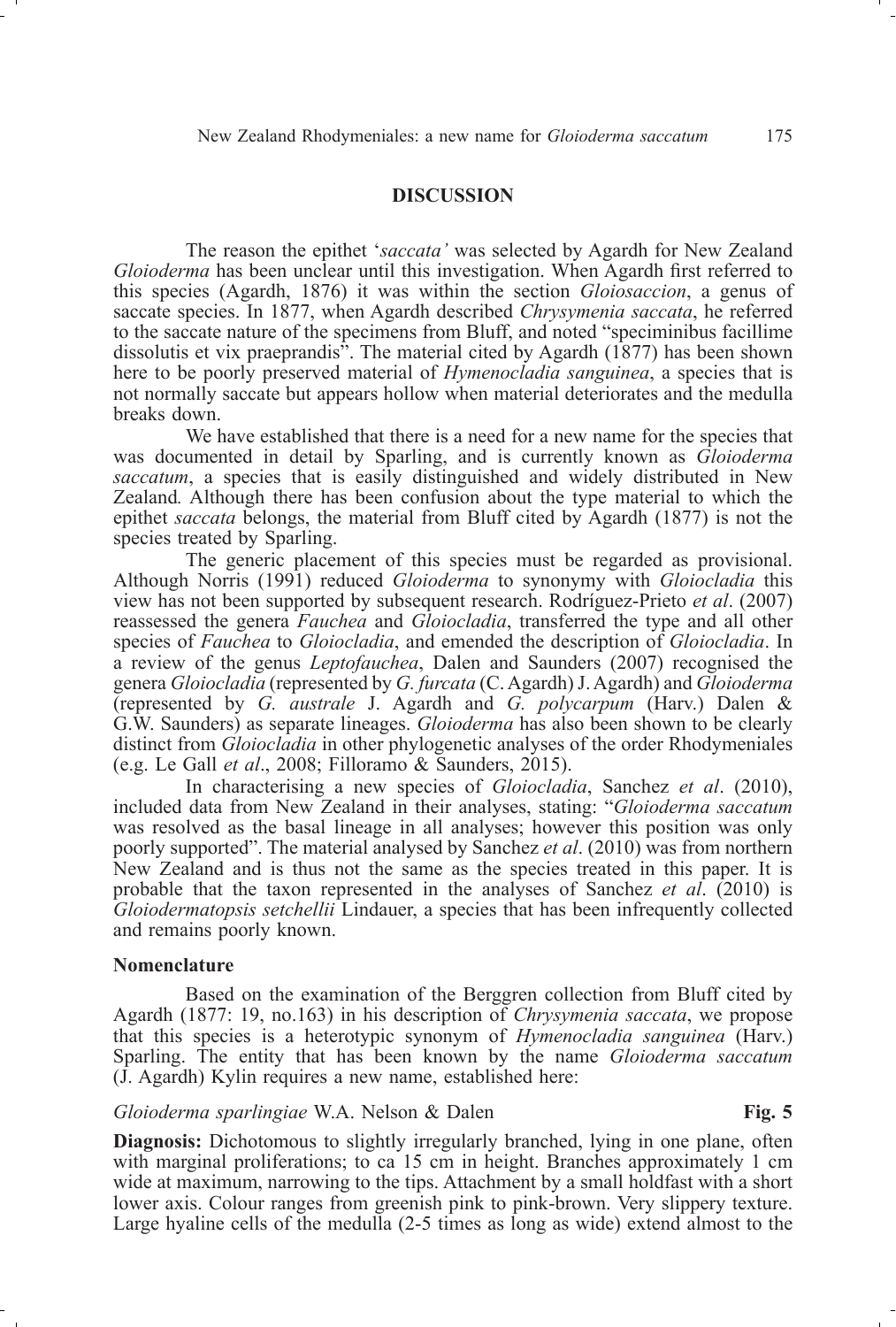

Fig. 5. Holotype of *Gloioderma sparlingiae* sp. nov. WELT A006493.

apex. Smaller outer medullary cells bear anticlinal, dichotomously branched cortical filaments. Cystocarps are almost exclusively marginal and surrounded by a ring of projections giving a crown like appearance. No male thalli have been observed. Tetrasporangia are produced on cells near the base of cortical filaments and are cruciately divided, scattered over both surfaces of the thallus, and not produced synchronously.

**holotype:** WELT A006493, Muritai (Eastbourne), Wellington, New Zealand, drift, N.M.Adams, 25 Oct 1971 (both cystocarpic and tetrasporangial specimens present on sheet)

**Isotypes:** WELT A006491, A006492. In addition WELT A006494, with the same collection details, is registered as *Gloiocolax novae-zelandiae*, the parasite restricted to this host species and described by Sparling (1957).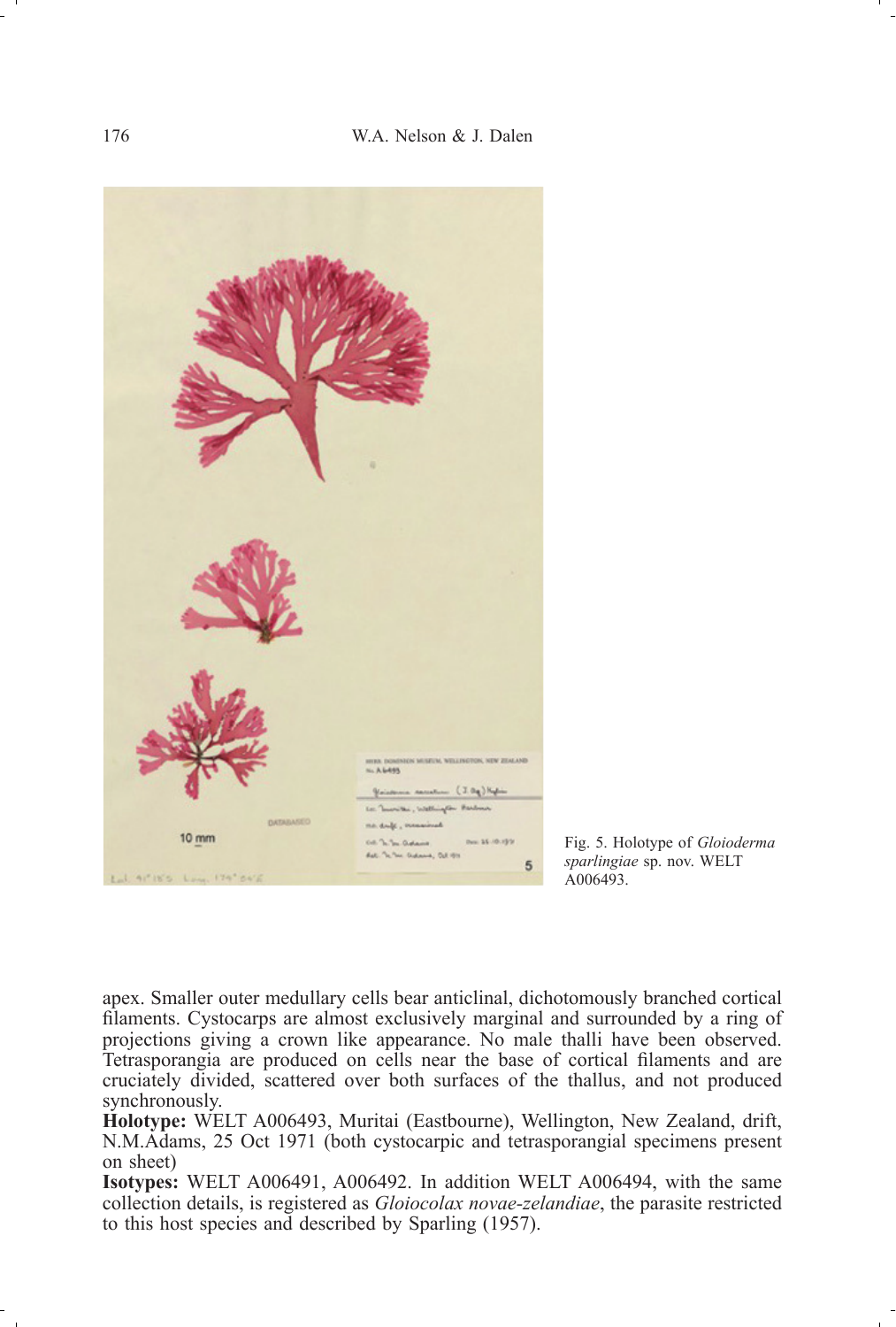**Additional collections examined:** North Island: CHR64547, CHR64554, Eastbourne, Wellington, G.F. Papenfuss, 20 March 1949, drift; CHR64553, Eastbourne, Wellington, N.M. Adams & G.F. Papenfuss, 20 March 1949, drift; WELTA003006, Island Bay, Wellington, N.M. Adams, 17 March 1970; WELT A003734, Muritai, N.M. Adams, 5 July 1970 (with parasite). Chatham Islands: WELT A018433, Mangere Island, M. Foster, 11 March 1987; WELT A031704, Te One Creek, Owenga, Chatham Island, W.A. Nelson, 19 February 2004. South Island: WELT A026638, Wharariki Beach, Cape Farewell, W.A. Nelson & J. Dalen, 19 March 2003; WELT A028689, Brighton, Otago, J.E.S. Broom, 12 March 1998; WELT A022568, entrance to Facile Harbour, Dusky Sound, Fiordland, C.H. Hay, 25 Oct 1992. Stewart Island: WELT A006599, Ringaringa, E.A. Willa, 26 April 1963; WELT A007973, Bragg's Beach, Halfmoon Bay, N.M. Adams, 11 Jan 1973.

**etymology**: in recognition of the contributions of Dr Shirley Sparling to our understanding of the Rhodymeniales.

**habitat**: subtidal on rock.

**Distribution:** southern North Island, South Island, Chatham Islands, Stewart Island. **comments**: Sparling (1957) provides a detailed description of the anatomy and morphology of this species including the development of cystocarps and tetrasporangia.

Neto *et al.* (2001) treated the species from Madeira referred to as *Chrysymenia saccata* Schmitz ex Menezes (Menezes, 1926), as a synonym of *Gloioderma saccatum* (J. Agardh) Kylin, and this species was included in the catalogue for western Africa and adjacent islands by John *et al*. (2004). It is unclear which taxon Menezes (1926) was referring to, but it is most unlikely to be *G. sparlingiae* based on distribution.

**Acknowledgements.** We would like to thank Zonta for funds that enabled WN to visit Lund and work in the Agardh herbarium; Pers Lassen, Curator at Lund for access to specimens and information; staff at CHR for access to material; Ant Kusabs and Jean Claude Stahl for assistance with specimens and images at WELT; Erika MacKay for assistance with images; funding from NIWA Coasts & Oceans National Centre, Programme 2 Marine Biological Resources (WN).

#### **ReFeReNces**

ADAMS N.M., 1994 — *Seaweeds of New Zealand*. Christchurch, Canterbury University Press, 360 p. AGARDH J.G., 1842 — *Algae maris Mediterranei et Adriatici, observationes in diagnosin specierum et dispositionem generum*. pp. [i]-x, 1-164. Parisiis [Paris]: Apud Fortin, Masson et Cie.

- AGARDH J.G., 1851 *Species Genera et Ordines Algarum, seu Descriptiones Succinctae Specierum, Generum et Ordinum, Quibus Algarum Regnum Constituitur. Volumen Secundum: Algas Florideas Complectens.* C.W.K. Gleerup, Lund, Sweden, 720 p.
- AGARDH J.G., 1876 *Species genera et ordines algarum,* vol. 3: *de Florideis curae posteriores,* part 1. *Epicrisis systematis Floridearum.* Apud T.O. Weigel, Lipsiae [Leipzig]. 724 p.
- AGARDH J.G., 1877 De Algis Novae Zelandiae marinis. *Lunds Universitets Års-Skrift, Afdelningen for Mathematik och Naturvetenskap* 14(4): 1-32.

AGARDH J.G., 1899 — Analecta algologica, Continuatio V. *Lunds Universitets Års-Skrift, Andra Afdelningen, Kongl. Fysiografiska Sällskapets i Lund Handlingar* 35(4): 1-160, 3 pls.

- BAGNALL A.G., 1970 Sven Berggren in New Zealand, Section 1. *The Turnbull library record* 3  $(1)$ : 29-42.
- DALEN J.L. & SAUNDERS G.W., 2007 A review of the red algal genus *Leptofauchea* (Faucheaceae, Rhodymeniales) including a description of *L. chiloensis* sp. nov. *Phycologia* 46: 198-213.
- De TONI G.B., 1900 *Sylloge algarum omnium hucusque cognitarum. Vol. IV. Florideae. Sectio II*. Patavii [Padova]: Sumptibus auctoris, pp. [i-iv], 387-774 + 775-776 [Index].
- De TONI G.B., 1924 *Sylloge algarum omnium hucusque cognitarum. Vol. IV. Florideae. Sectio V. Additamenta*. Vol. VI (5). Patavii [Padua]: Sumptibus auctoris, pp. i-xi, 1-767.